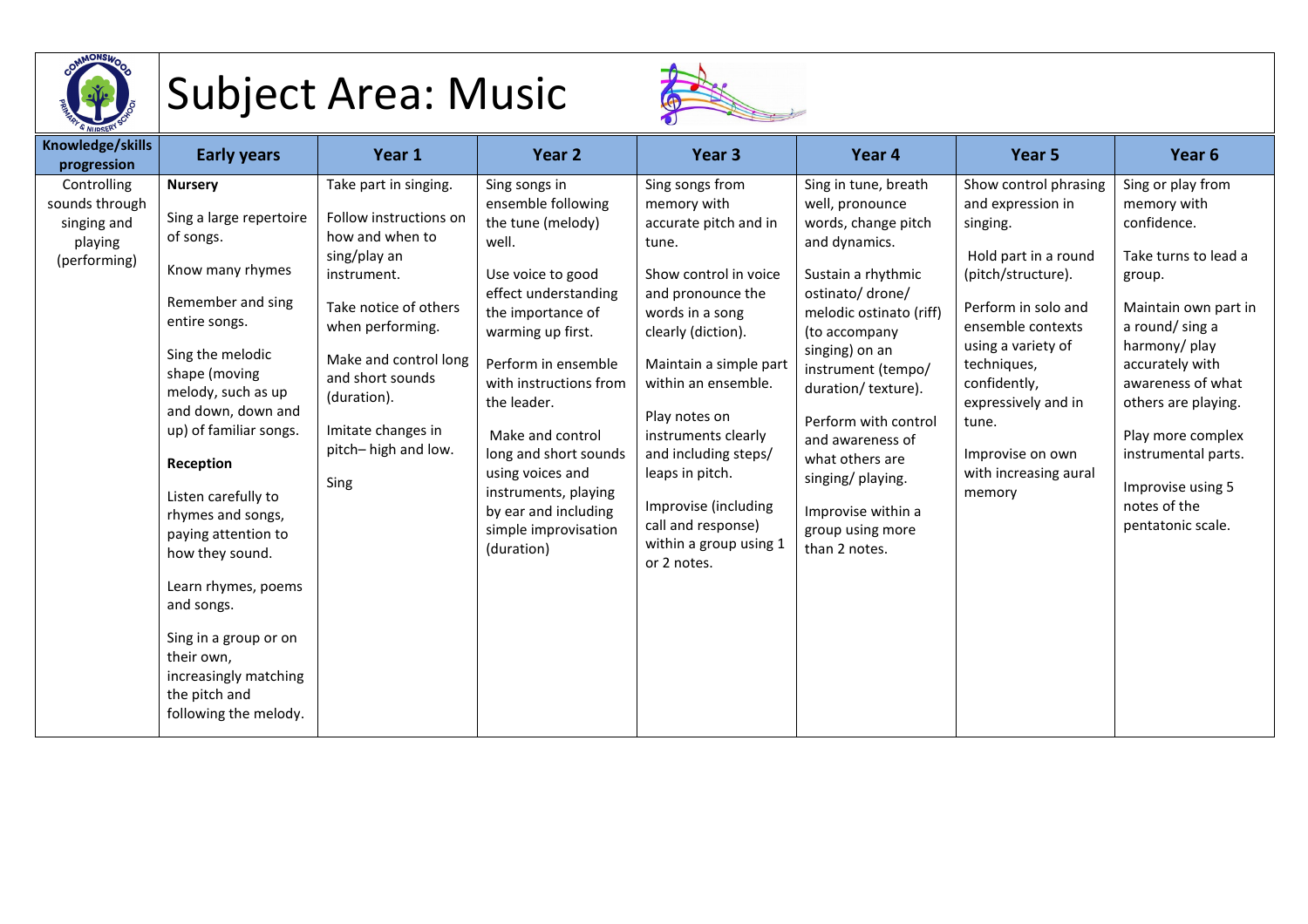| Knowledge/skills<br>progression                                     | <b>Early years</b>                                                                                                                                                                                                                                                                                                                                                                                                                                                            | Year 1                                                                                                                                                                                                                                                                                                           | Year 2                                                                                                                                                                                                                                                                                                                                                                                                                                                  | Year <sub>3</sub>                                                                                                                                                                                                                                                                                                 | Year 4                                                                                                                                                                                                                                                                                                                                                | Year 5                                                                                                                                                                                                                                                                                                                                   | Year <sub>6</sub>                                                                                                                                                                                                                                                                                                                                                                        |
|---------------------------------------------------------------------|-------------------------------------------------------------------------------------------------------------------------------------------------------------------------------------------------------------------------------------------------------------------------------------------------------------------------------------------------------------------------------------------------------------------------------------------------------------------------------|------------------------------------------------------------------------------------------------------------------------------------------------------------------------------------------------------------------------------------------------------------------------------------------------------------------|---------------------------------------------------------------------------------------------------------------------------------------------------------------------------------------------------------------------------------------------------------------------------------------------------------------------------------------------------------------------------------------------------------------------------------------------------------|-------------------------------------------------------------------------------------------------------------------------------------------------------------------------------------------------------------------------------------------------------------------------------------------------------------------|-------------------------------------------------------------------------------------------------------------------------------------------------------------------------------------------------------------------------------------------------------------------------------------------------------------------------------------------------------|------------------------------------------------------------------------------------------------------------------------------------------------------------------------------------------------------------------------------------------------------------------------------------------------------------------------------------------|------------------------------------------------------------------------------------------------------------------------------------------------------------------------------------------------------------------------------------------------------------------------------------------------------------------------------------------------------------------------------------------|
| Creating and<br>developing<br>musical ideas<br>(composing)<br>them. | <b>Nursery</b><br>Explore materials and<br>instruments freely to<br>develop their ideas<br>about how to use<br>Play instruments with<br>increasing control to<br>express their feelings<br>and ideas. . Phase 1<br>phonics-body<br>percussion<br>Reception<br>Listen carefully to<br>rhymes and songs,<br>paying attention to<br>how they sound.<br>Learn rhymes, poems<br>and songs.<br>Explore and engage in<br>music making and<br>dance, performing<br>solo or in groups. | Make a sequence of<br>long and short sounds<br>with help (duration).<br>Clap longer rhythms<br>with help.<br>Make different<br>sounds (high and low-<br>pitch; loud and quiet-<br>dynamics; fast and<br>slow-tempo; quality<br>of the sound- smooth,<br>crisp, scratchy,<br>rattling, tinkling etc.-<br>timbre). | Carefully choose<br>sounds to achieve an<br>effect (including use<br>of ICT).<br>Order sounds to<br>create an effect<br>(structure-<br>beginnings/endings).<br>Create short musical<br>patterns.<br>Create sequences of<br>long and short<br>sounds-rhythmic<br>patterns (duration).<br>Control playing<br>instruments so they<br>sound as they should.<br>Use pitch changes to<br>communicate an idea.<br>Start to compose with<br>two or three notes. | Compose and perform<br>melodies using two or<br>three notes.<br>Use sound to create<br>abstract effects<br>(including using ICT).<br>Create/ improvise<br>repeated patterns<br>(ostinati) with a range<br>of instruments.<br>Effectively choose,<br>order, combine and<br>control sounds<br>(texture/ structure). | Compose and perform<br>melodies using three<br>or four notes.<br>Make creative use of<br>the way sounds can<br>be changed, organised<br>and controlled<br>(including ICT).<br>Create<br>accompaniments for<br>tunes using drones or<br>melodic ostinati (riffs).<br>Create (dotted)<br>rhythmic patterns<br>with awareness of<br>timbre and duration. | Compose and perform<br>melodies using four or<br>five notes.<br>Use a variety of<br>different musical<br>devices including<br>melody, rhythms and<br>chords.<br>Record own<br>compositions.<br>Create own songs<br>(raps-structure).<br>Identify where to<br>place emphasis and<br>accents in a song to<br>create effects<br>(duration). | Compose and perform<br>melodies using five or<br>more notes.<br>Show confidence,<br>thoughtfulness and<br>imagination in<br>selecting sounds and<br>structures to convey<br>an idea.<br>Create music<br>reflecting given<br>intentions and record<br>using standard<br>notation.<br>Use ICT to organise<br>musical ideas (where<br>appropriate).<br>(Combine all musical<br>dimensions). |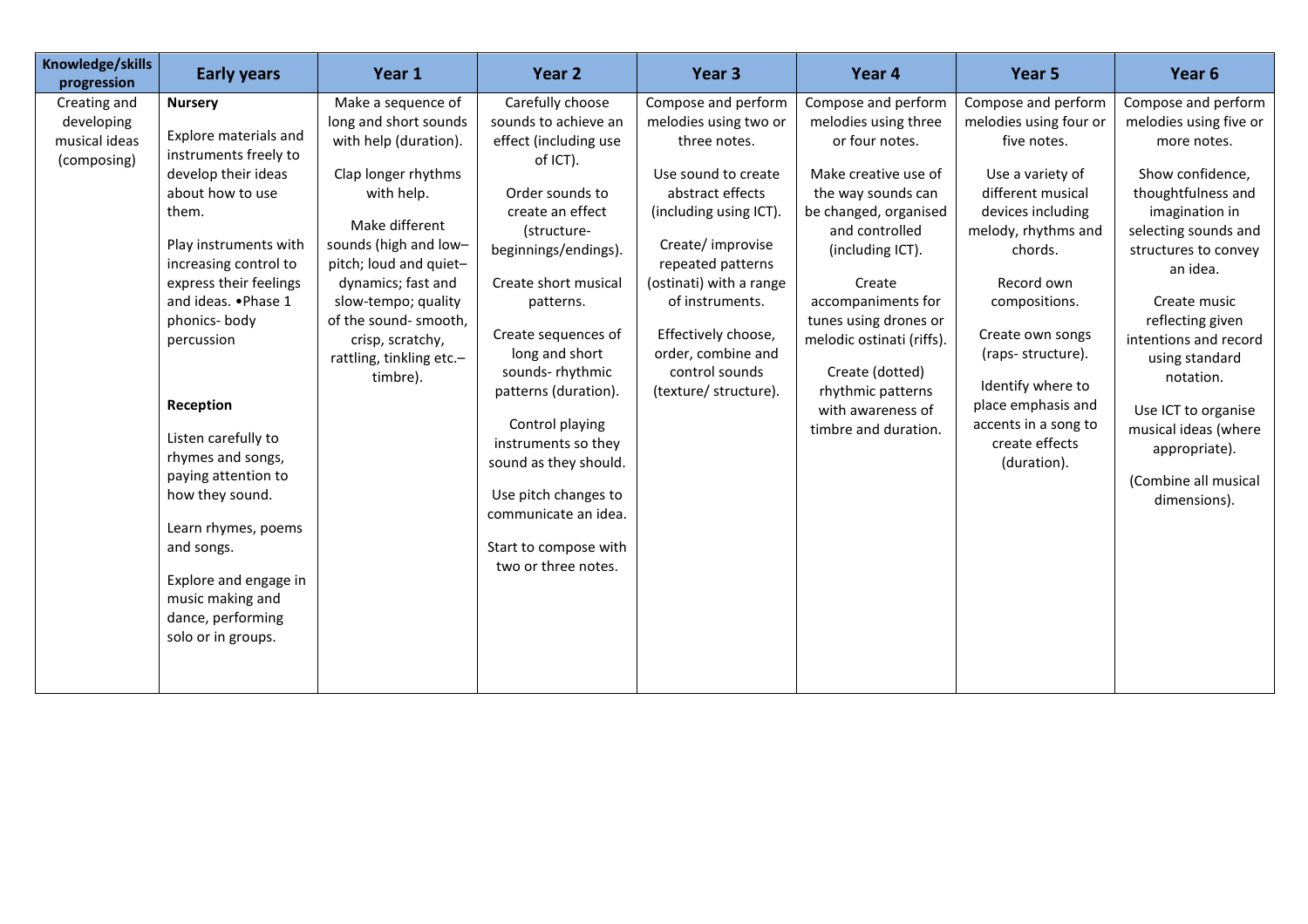| Knowledge/skills<br>progression             | <b>Early years</b>                                                                                                                                                                                                                                                                                                                                                                                                                 | Year 1                                                                                                                                                                                                                       | Year 2                                                                                                                                                                                                                                                                               | Year <sub>3</sub>                                                                                                                                                                                                                                                                                                              | Year 4                                                                                                                                                                                                                                                                                                                                                                                                                                                                       | Year 5                                                                                                                                                                                                                                                                                                                                                                                                                                             | Year <sub>6</sub>                                                                                                                                                                                                                                                                                                                                                                                                                                                         |
|---------------------------------------------|------------------------------------------------------------------------------------------------------------------------------------------------------------------------------------------------------------------------------------------------------------------------------------------------------------------------------------------------------------------------------------------------------------------------------------|------------------------------------------------------------------------------------------------------------------------------------------------------------------------------------------------------------------------------|--------------------------------------------------------------------------------------------------------------------------------------------------------------------------------------------------------------------------------------------------------------------------------------|--------------------------------------------------------------------------------------------------------------------------------------------------------------------------------------------------------------------------------------------------------------------------------------------------------------------------------|------------------------------------------------------------------------------------------------------------------------------------------------------------------------------------------------------------------------------------------------------------------------------------------------------------------------------------------------------------------------------------------------------------------------------------------------------------------------------|----------------------------------------------------------------------------------------------------------------------------------------------------------------------------------------------------------------------------------------------------------------------------------------------------------------------------------------------------------------------------------------------------------------------------------------------------|---------------------------------------------------------------------------------------------------------------------------------------------------------------------------------------------------------------------------------------------------------------------------------------------------------------------------------------------------------------------------------------------------------------------------------------------------------------------------|
| Responding and<br>reviewing<br>(appraising) | <b>Nursery</b><br>Listen with increased<br>attention to sounds.<br>Respond to what they<br>have heard,<br>expressing their<br>thoughts and feelings.<br>Responding to<br>different genres of<br>music.<br>Reception<br>Listen attentively,<br>move to and talk<br>about music,<br>expressing their<br>feelings and<br>responses.<br>Watch and talk about<br>dance and<br>performance art,<br>expressing feelings<br>and responses. | Hear the pulse in<br>music.<br>Hear different moods<br>in music.<br>Identify texture- one<br>sound or several<br>sounds?<br>Choose sounds to<br>represent different<br>things (ideas,<br>thoughts, feelings,<br>moods etc.). | Identify the pulse in<br>music.<br>Recognise changes in<br>timbre (sound quality-<br>smooth, crisp,<br>scratchy, rattling,<br>tinkling etc.),<br>dynamics (loud and<br>quiet), tempo (fast<br>and slow) and pitch<br>(high and low).<br>Start to recognise<br>different instruments. | Internalise the pulse<br>in music.<br>Know the difference<br>between pulse and<br>rhythm.<br>Start to use musical<br>dimensions<br>vocabulary to<br>describe music-<br>duration, timbre,<br>pitch, dynamics,<br>tempo, texture,<br>structure.<br>Use these words to<br>identify where music<br>works well/ needs<br>improving. | To know how pulse<br>stays the same but<br>rhythm changes in a<br>piece of music.<br>Listen to several<br>layers of sound<br>(texture) and talk<br>about the effect on<br>mood and feelings.<br>Use more musical<br>dimensions<br>vocabulary to<br>describe music-<br>duration, timbre,<br>pitch, dynamics,<br>tempo, texture,<br>structure, rhythm,<br>metre, riff, ostinato,<br>melody, harmony.<br>Identify orchestral<br>family timbres.<br>Identify cyclic<br>patterns. | To know how pulse,<br>rhythm and pitch fit<br>together.<br>Use a range of words<br>to describe music (eg.<br>duration, timbre,<br>pitch, dynamics,<br>tempo, texture,<br>structure, beat,<br>rhythm, metre,<br>silence, riff, ostinato,<br>melody, harmony,<br>chord, flat, sharp,<br>dotted rhythm,<br>staccato, legato,<br>crescendo,<br>diminuendo).<br>Use these words to<br>identify strengths and<br>weaknesses in own<br>and others' music. | To know how other<br>dimensions of music<br>are sprinkled through<br>songs and pieces of<br>music.<br>Use musical<br>vocabulary<br>confidently to<br>describe music.<br>Work out how<br>harmonies are used<br>and how drones and<br>melodic ostinati (riffs)<br>are used to<br>accompany singing.<br>Use knowledge of<br>how lyrics reflect<br>cultural context and<br>have social meaning<br>to enhance own<br>compositions.<br>Refine and improve<br>own/ others' work. |